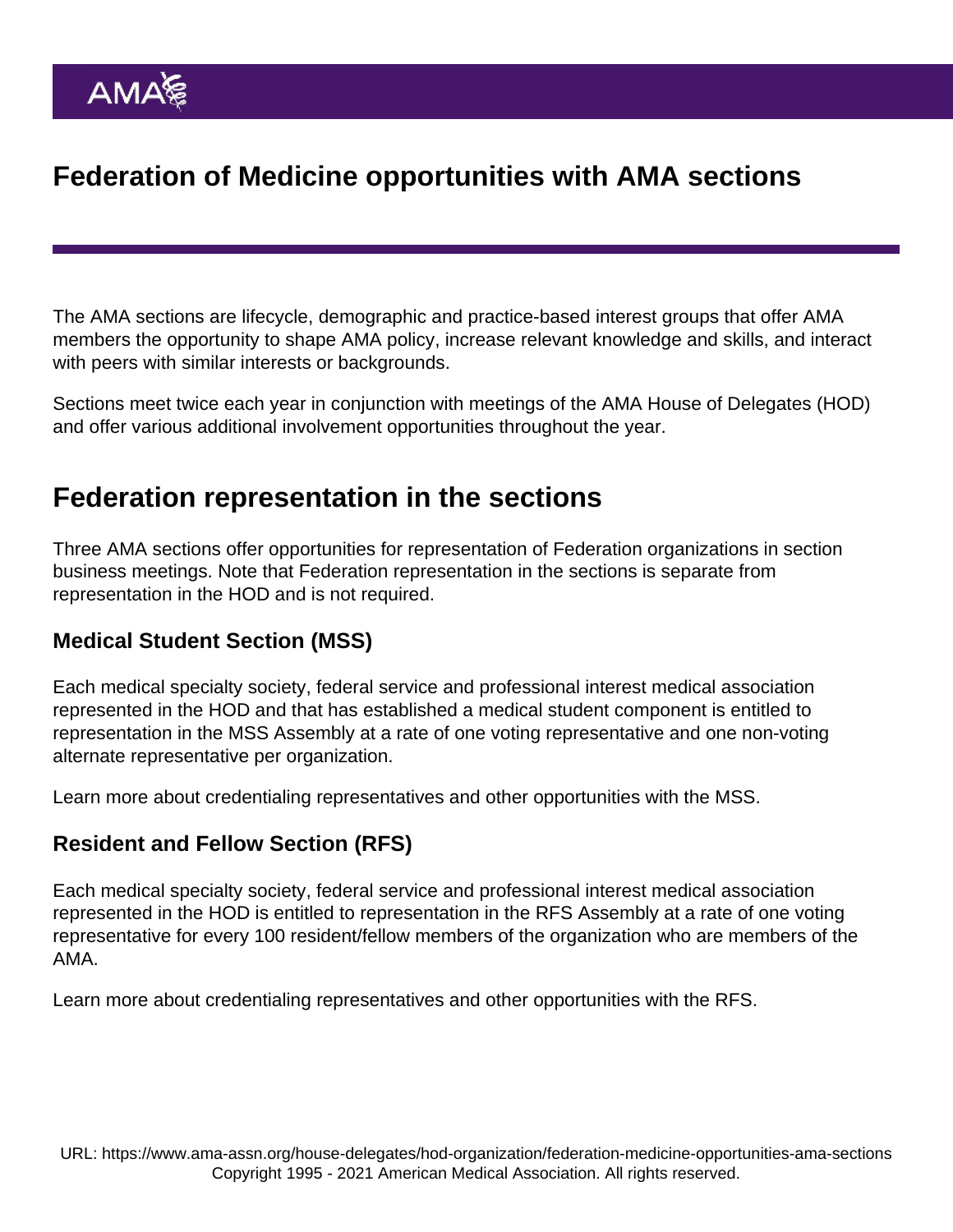### Young Physicians Section (YPS)

Each state/specialty medical society represented in the HOD is entitled to representation in the YPS Assembly at a rate of two voting representatives for every 1,000 young physician members of the society who are members of the AMA. Societies with unified membership are entitled to two additional voting representatives.

Each federal service represented in the HOD is entitled to two voting representatives in the YPS Assembly.

[Learn more about credentialing representatives and other opportunities with the YPS.](https://www.ama-assn.org/member-groups-sections/young-physicians/young-physicians-section-yps-leadership-opportunities)

## Section endorsements

Currently, four sections endorse candidates for one or more AMA-wide elected offices (presidentelect, Board of Trustees, councils):

- Academic Physicians Section
- International Medical Graduates Section
- **Minority Affairs Section**
- Young Physicians Section

Endorsement requirements and deadlines vary by section. Contact each section for more information.

## Contact information for AMA sections

- Academic Physicians Section: Fred Lenhoff ([fred.lenhoff@ama-assn.org](mailto:fred.lenhoff@ama-assn.org))
- Advisory Committee on LGBTQ Issues: Charlotte Grill [\(charlotte.grill@ama-assn.org\)](mailto:charlotte.grill@ama-assn.org)
- Integrated Physician Practice Section: Carrie Waller ([carrie.waller@ama-assn.org\)](mailto:carrie.waller@ama-assn.org)
- International Medical Graduates Section: Carolyn Carter-Ellis [\(carolyn.carter-ellis@ama](mailto:carolyn.carter-ellis@ama-assn.org)[assn.org](mailto:carolyn.carter-ellis@ama-assn.org))
- Medical Student Section: Shane McGoey [\(shane.mcgoey@ama-assn.org\)](mailto:shane.mcgoey@ama-assn.org)
- Minority Affairs Section: Craig Johnson [\(craig.johnson@ama-assn.org\)](mailto:craig.johnson@ama-assn.org)
- Organized Medical Staff Section: Marissa Sanders [\(marissa.sanders@ama-assn.org](mailto:marissa.sanders@ama-assn.org))
- Private Practice Physicians Section: Marissa Sanders [\(marissa.sanders@ama-assn.org\)](mailto:marissa.sanders@ama-assn.org)
- Resident and Fellow Section: Rosa Karbowiak [\(rosa.karbowiak@ama-assn.org\)](mailto:rosa.karbowiak@ama-assn.org)
- Senior Physicians Section: Alice Reed ([alice.reed@ama-assn.org](mailto:alice.reed@ama-assn.org))
- Women Physicians Section: Harley Grant [\(harley.grant@ama-assn.org](mailto:harley.grant@ama-assn.org))